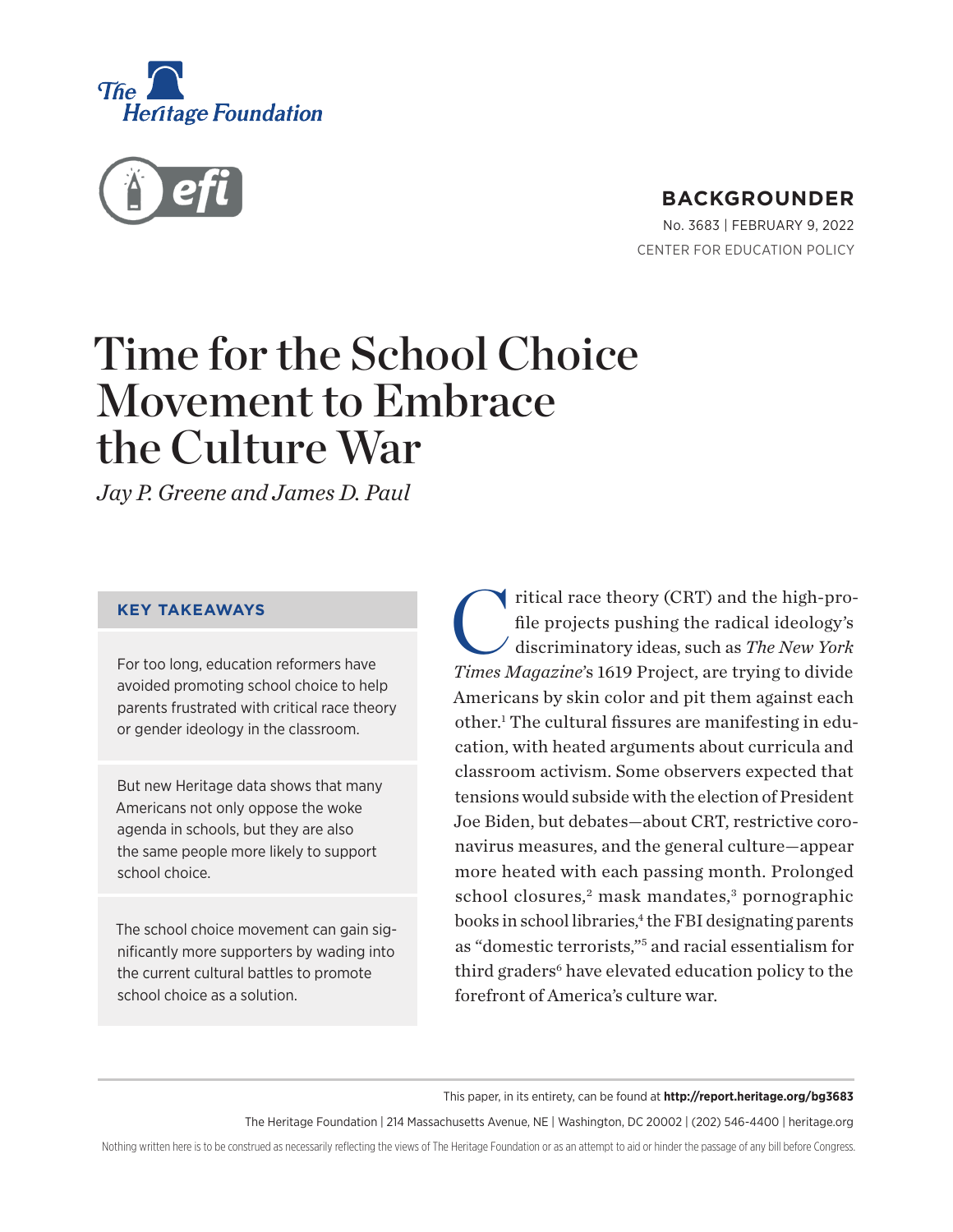<span id="page-1-0"></span>Rather than seeing these cultural divides as an opportunity to highlight a problem that expanded school choice might help to solve, education reform organizations have responded by either endorsing social justice ideology or ignoring the controversies. Many foundations are comfortable declaring that "Black Lives Matter"[7](#page-13-0) and drafting canned press releases about diversity, equity, and inclusion (DEI).<sup>[8](#page-13-0)</sup> Very few education reform advocacy groups have been willing to emphasize the ever-increasing cultural division in public schools as part of a strategy for advancing school choice.

The inclination of the education reform movement to embrace woke perspectives, or simply to avoid cultural controversy, is counterproductive. In a separate paper, we argued that recent school choice gains will stall—or unravel—if the movement commits to policy designs that alienate politicians who traditionally vote for school choice bills.<sup>9</sup> The Republican Party provides an overwhelming majority of legislative support for private school choice, and votes from Democrats are inconsequential to the passage of most choice programs. Accordingly, crafting bills to court elected Democrats—the long-standing strategy adopted by leading education reform foundations and nonprofits—has been ineffective.

The school choice movement should adopt new tactics not only on policy design but also with respect to messaging. On policy, this means developing universal programs with large scholarship amounts and few regulatory constraints. On messaging, this means promoting choice to parents who are concerned about political activism and other so-called social justice trends in neighborhood schools.

It is time for the school choice movement to embrace the culture war. Education reform organizations have traditionally preferred to stay above the cultural fray, which is partly driven by the fear that engaging in cultural debates would inflame tensions and make school choice seem less appealing to potential allies.

Such concerns are overblown. To the contrary, school choice offers a sensible resolution to cultural debates. School choice gives parents what they want, regardless of which side they are on—more control over their children's education. And, it acknowledges that parents have pluralistic views about which values to instill in their children. Of course, nearly all parents tend to share some essential beliefs—for example, that schools should teach the "success sequence."[10](#page-13-0) Advocacy groups would be foolish *not* to promote choice as a solution that can connect large majorities of parents with schools that align with their values—especially when public schools are not meeting their needs.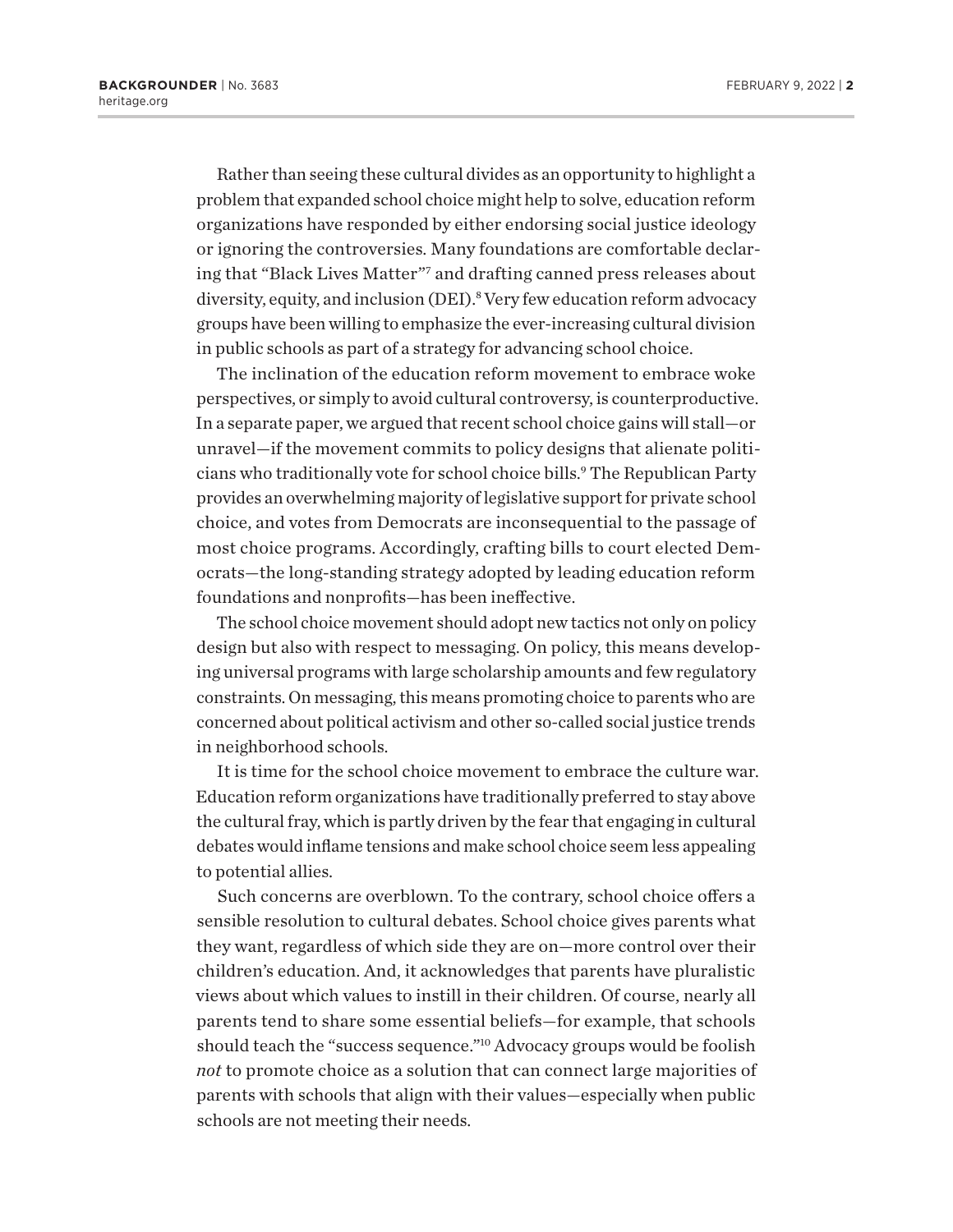<span id="page-2-0"></span>Moreover, it is hard to imagine how espousing a positive vision of education freedom can be decoupled from cultural issues. The culture wars are not going away. The forces driving these conflicts will continue even if education reform organizations continue to put their heads in the sand and pretend those issues do not exist. Rather than embracing the woke agenda or ignoring the subject, the best arrow in their quiver is one they have so far been unwilling to deploy: a ready-made policy solution that can bring peace to cultural conflicts, namely, parent choice in education, school choice.

#### **Overview**

This *Backgrounder* estimates how engaging in cultural issues facing this country could produce important gains for school choice advocates. It analyzes results of a nationally representative survey that asks a variety of questions about both cultural issues and school choice. Overall, respondents are supportive of school choice and strongly oppose social justice ideology. These findings are consistent with other surveys.<sup>[11](#page-13-0)</sup> Moreover, respondents who are skeptical about the woke agenda tend to be most supportive of school choice.

Notably, a meaningful percentage of respondents indicate that they are "not sure" about controversial cultural issues, such as whether CRT should be used to train teachers, whether the 1619 Project should be taught in traditional public schools, and whether America is the best country for racial minorities to thrive.

Part of the reason why some respondents are undecided about CRT and the 1619 Project is because foundations and nonprofits have made a conscious decision to ignore these issues. A better approach for education reform groups would be to provide information about these debates, emphasizing the fact that CRT is trying to divide parents and that school choice is a solution. Respondents who have not made up their minds about cultural debates are an important constituency and potential school choice allies. If the education reform movement could make them more aware of cultural controversies so that they understand the nature of the problem, they would almost certainly be more open to school choice as an attractive solution.

**The Survey.** The bulk of this *Backgrounder* focuses on analyzing the answers of undecided respondents in the nationally representative survey. It estimates the potential yield that choice supporters could earn if they made a cultural argument for choice and convinced "not sure" respondents that radical cultural indoctrination is, or certainly will soon be, a problem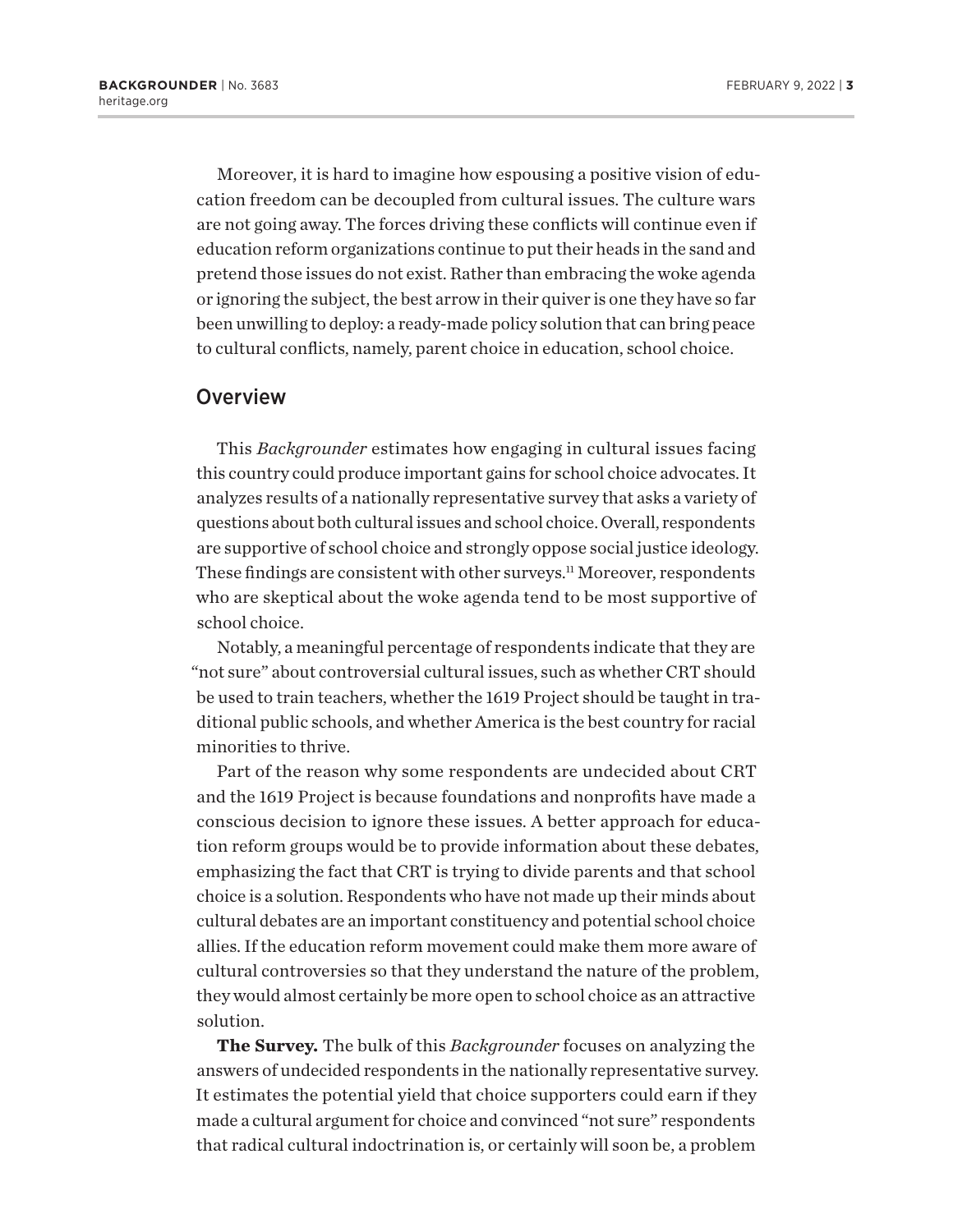for them. Under a series of assumptions, our analysis finds that average levels of support for three school choice questions could increase from 49.5 percent to 53.8 percent if respondents who were not sure about CRT, the 1619 Project, and other critiques of American values were provided with more information.

Survey participants responded to three hypothetical questions about school choice. Respondents were asked (1) whether they support school vouchers for parents seeking other educational options; (2) whether parents who are interested in extracurricular activities in a nearby private school should have access to vouchers; and (3) whether school choice should be made available to parents in a district that has been struggling economically and educationally. Overall, respondents were supportive of school choice. And, overall, they were very skeptical about CRT, the 1619 Project, and social justice ideology.

Support for school choice varies based on respondents' answers to the cultural questions. Those who reject radical critiques of America were most supportive of school choice, and respondents who are not sure about culture war issues tend to oppose choice.

Finally, under a series of assumptions, the last section of this *Backgrounder* shows by how much support for school choice could increase if the "not sure" survey respondents learned more about cultural issues. Average support for school choice on the three questions listed above would cross the 50 percent threshold if the "not sure" respondents became engaged on these topics.

#### Survey Design

The survey-research firm Ipsos administered a nationally representative survey to 1,632 adults ages 18 and above during two weeks in summer 2021. The survey was conducted on KnowledgePanel, a probability-based panel of online respondents. The median completion time was 10.8 minutes. The survey oversampled K–12 teachers (n=611) to provide additional statistical power, allowing inferences about this population. Responses from the general population sample (n=1021) had a margin of error of  $+/-3.2$ percent, and responses from the K–12 teacher sample had a margin of error of +/–5.3 percent. Weights were used to ensure that the combined sample was representative of the U.S. population. Respondents were asked to give their opinions on school choice as well as on controversial topics like CRT, the 1619 Project, and DEI issues.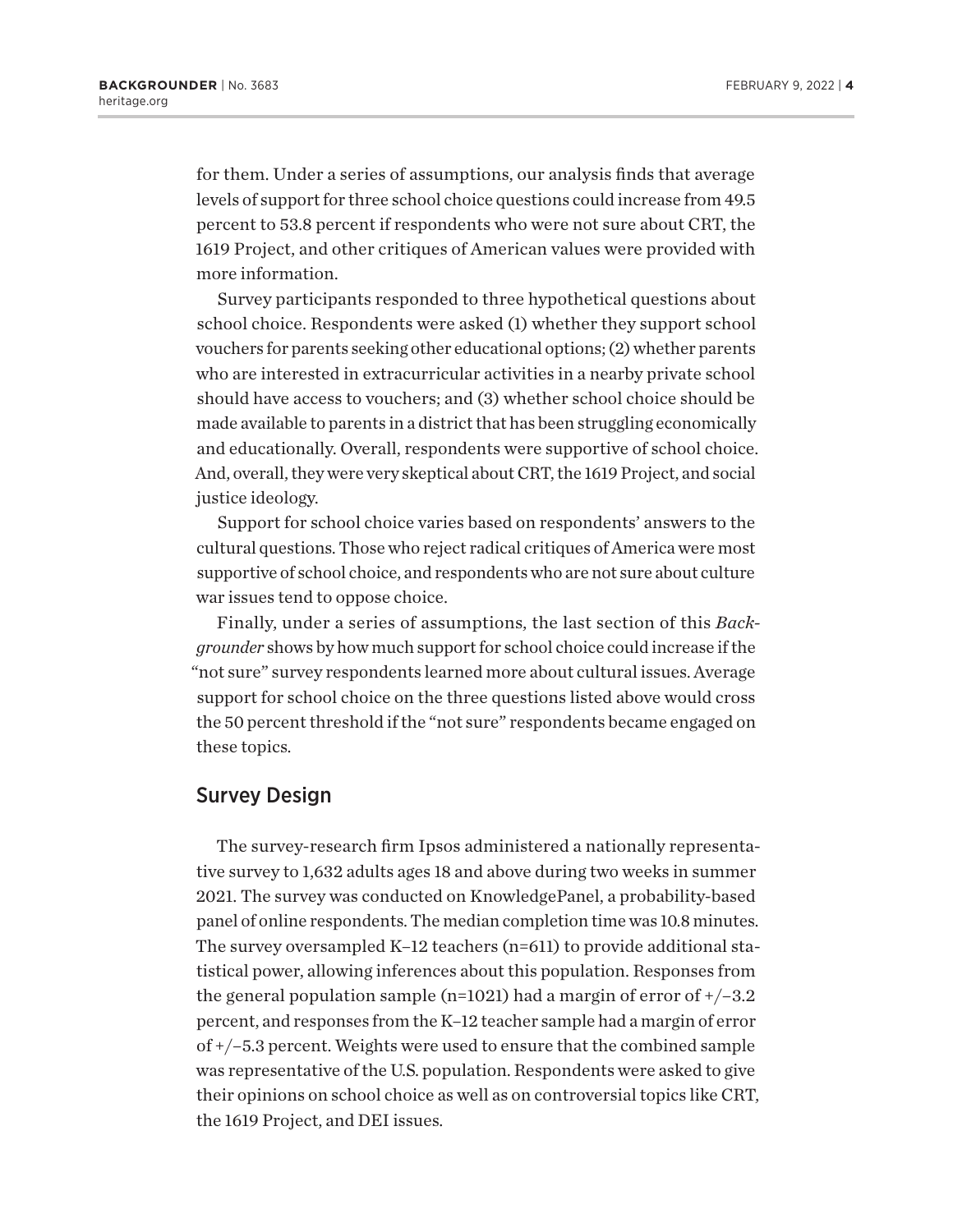### **Survey Questions on School Choice**

**Q:** Jessica is a mother of two who lives in Baltimore. Should Jessica be allowed to use a publicly funded school voucher to send her children to a nearby private school rather than the neighborhood public school?



**Q:** Cheryl is a single mother who lives in suburban Texas. Her son attends the district high school, but she would prefer to use a publicly funded voucher to enroll him at a local private school, as he is a talented quarterback, and the private school has a better football team. Should she be allowed to use a voucher to enroll her son in the private school, even if that school has lower average test scores?

| <b>Yes</b> | <b>Not Sure</b> | No  |
|------------|-----------------|-----|
| 42%        | 23%             | 35% |
|            | 50%             |     |

**Q:** The public school district in a nearby city has been struggling to graduate more of its students despite significant increases in spending over the last two decades. The city has been losing jobs as employers move their businesses to other cities with more skilled workforces. Should families in this city be allowed to choose charter schools or publicly funded private schools in the hopes of finding something better for their children?

| <b>Yes</b> | <b>Not Sure</b> | <b>No</b> |
|------------|-----------------|-----------|
| 64%        | 24%             | 13%       |
| 50%        |                 |           |

SOURCE: Ipsos nationally representative survey of 1,632 adults ages 18 and older conducted over a two-week period during summer 2021. For more information, see "Survey Design" in the text.

BG3683 <sup>a</sup> heritage.org

### Respondents Are Generally Supportive of School Choice

The survey asks a series of straightforward questions about school choice (Chart 1). For example, one asks if a mother of two should be allowed to use a publicly funded school voucher to send her children to a nearby private school. By a 44-to-29 margin, respondents agreed that the mother should have access to school vouchers, with 27 percent not sure.

Another question asks if a single mother in suburban Texas should be permitted to use a voucher to enroll her son in a nearby private school.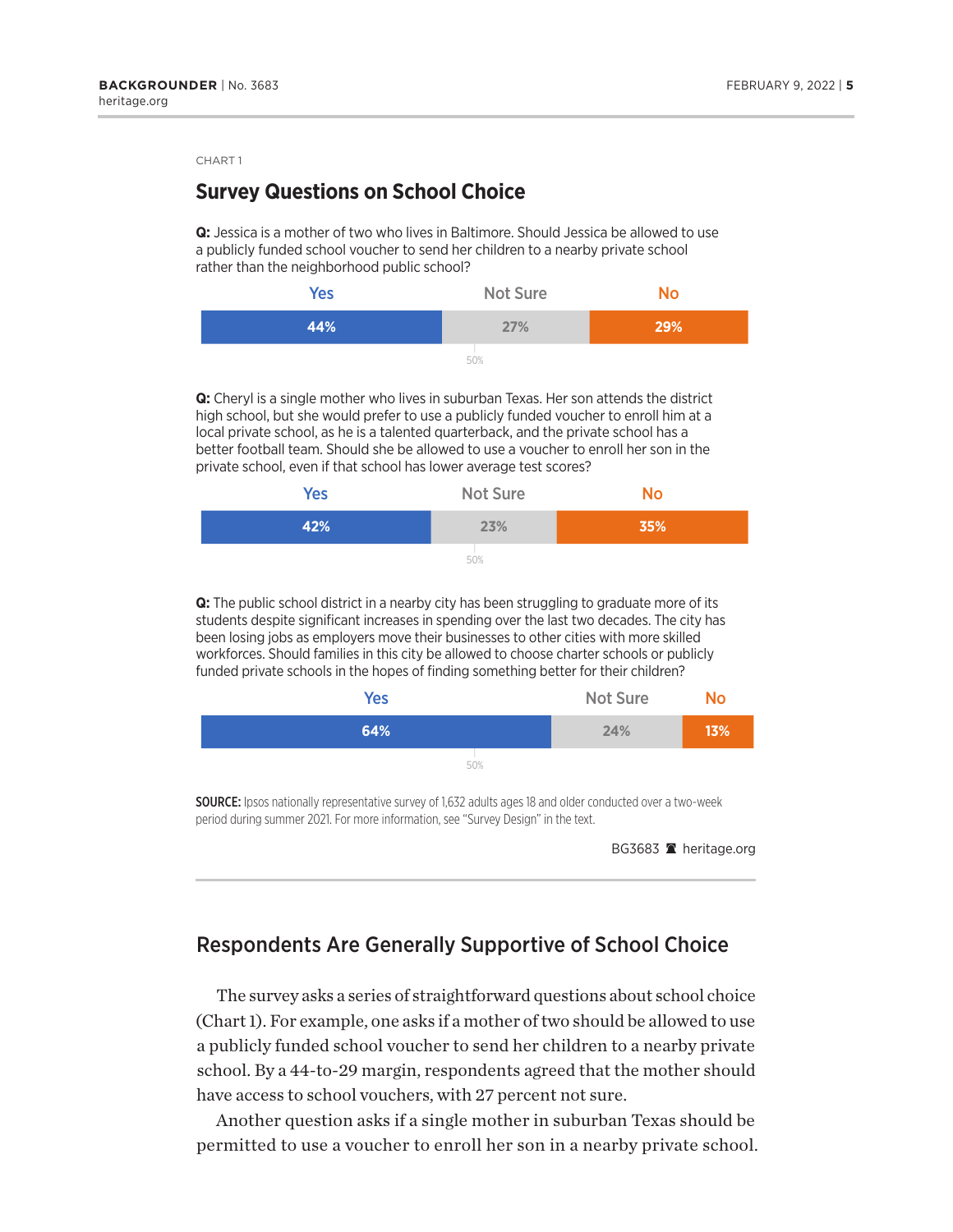### **Survey Questions on Cultural Issues**

**Q:** Do you agree that critical race theory should be taught to children in your local public school?

| <b>Agree</b> | <b>Not Sure</b> | <b>Disagree</b> |
|--------------|-----------------|-----------------|
| 29%          | 23%             | 48%             |
|              | 50%             |                 |

**Q:** Do you agree that critical race theory should be used to train public school teachers?

| <b>Agree</b> | <b>Not Sure</b> | <b>Disagree</b> |
|--------------|-----------------|-----------------|
| 32%          | 23%             | 45%             |
|              | 50%             |                 |

**Q:** Do you agree that the 1619 Project should be taught in your local public school?

| <b>Agree</b> | <b>Not Sure</b> | <b>Disagree</b> |
|--------------|-----------------|-----------------|
| 35%          | 24%             | 41%             |
|              | 50%             |                 |

**Q:** To what extent do you agree with the following: There is no better country in the world for minorities to thrive than America.

| Agree | <b>Not Sure</b> | <b>Disagree</b> |
|-------|-----------------|-----------------|
| 52%   | 23%             | 25%             |
| 50%   |                 |                 |

SOURCE: Ipsos nationally representative survey of 1,632 adults ages 18 and older conducted over a two-week period during summer 2021. For more information, see "Survey Design" in the text.

Although the hypothetical private school has lower average test scores than the family's current public school, the private school has more enticing extracurricular activities: 42 percent of respondents indicated that the mother should be able to use a voucher, 35 percent opposed providing the voucher, and 23 percent were not sure.

In a third school choice question, respondents are told that a public school district is failing to graduate many of its students despite large spending increases over time. The survey asks if families in the district should be allowed to choose charter schools or publicly funded private

BG3683 <sup>a</sup> heritage.org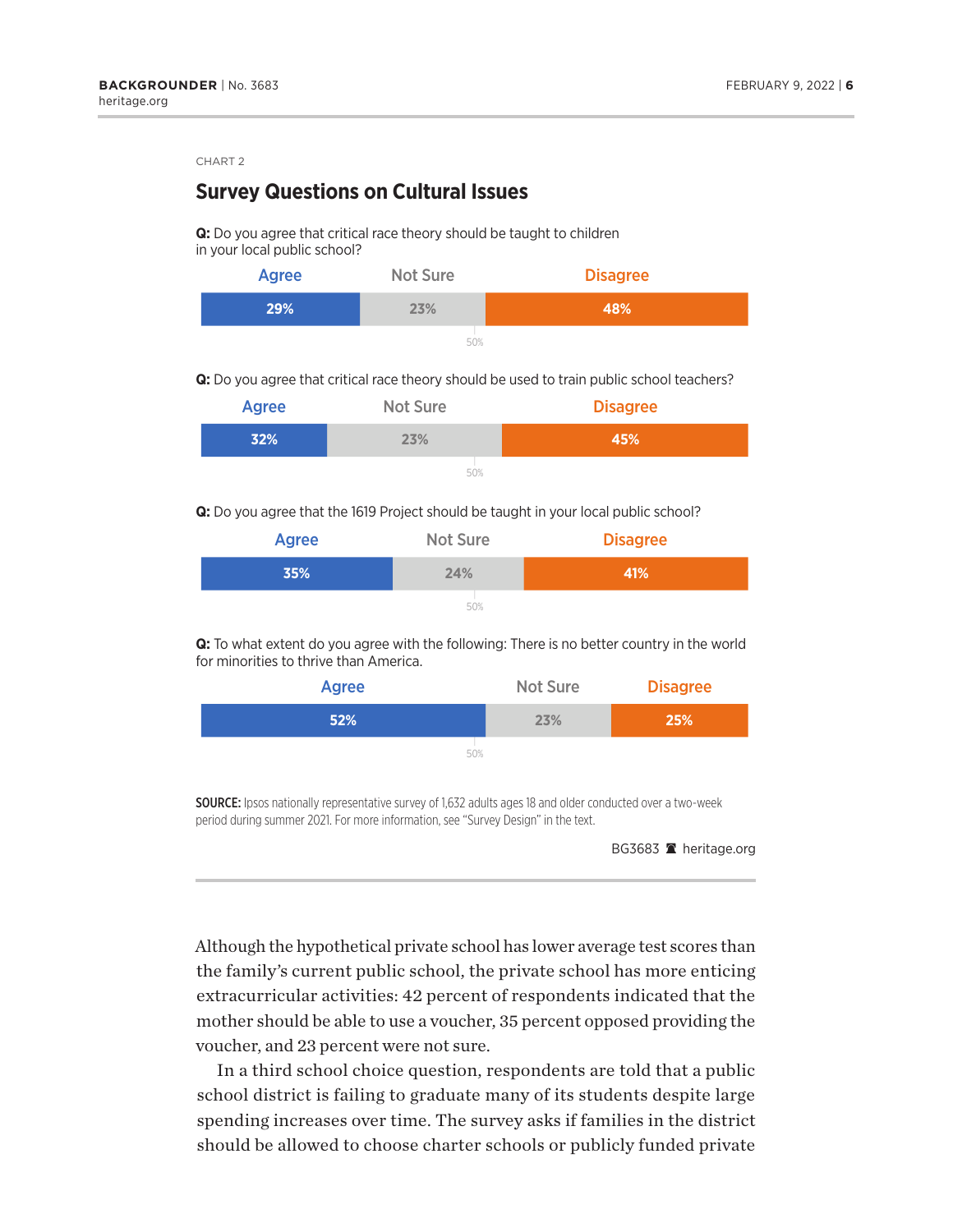### **Comparing Support for Critical Race Theory in the Classroom with Support for School Choice**



SOURCE: Ipsos nationally representative survey of 1,632 adults ages 18 and older conducted over a two-week period during summer 2021. For more information, see "Survey Design" in the text.

BG3683 **A** heritage.org

schools. A clear majority of respondents—64 percent—agreed that families should have access to school choice, with 24 percent not sure.

#### Respondents Are Strongly Opposed to Classroom Activism

Having learned that respondents are generally supportive of school choice, the survey also explores views on controversial cultural topics (Chart 2). Respondents generally indicated opposition to radical cultural critiques of America, and there was a consistently large subset of respondents who had not made up their minds. For example, by a 48-to-29 margin, respondents disagreed with teaching CRT to children in public schools. More than one-fifth of respondents, however, said they were not sure about whether CRT should be taught.

Similarly, by a 45-to-32 margin, respondents disagreed that CRT concepts should be used to train public school teachers; 23 percent of respondents were not sure.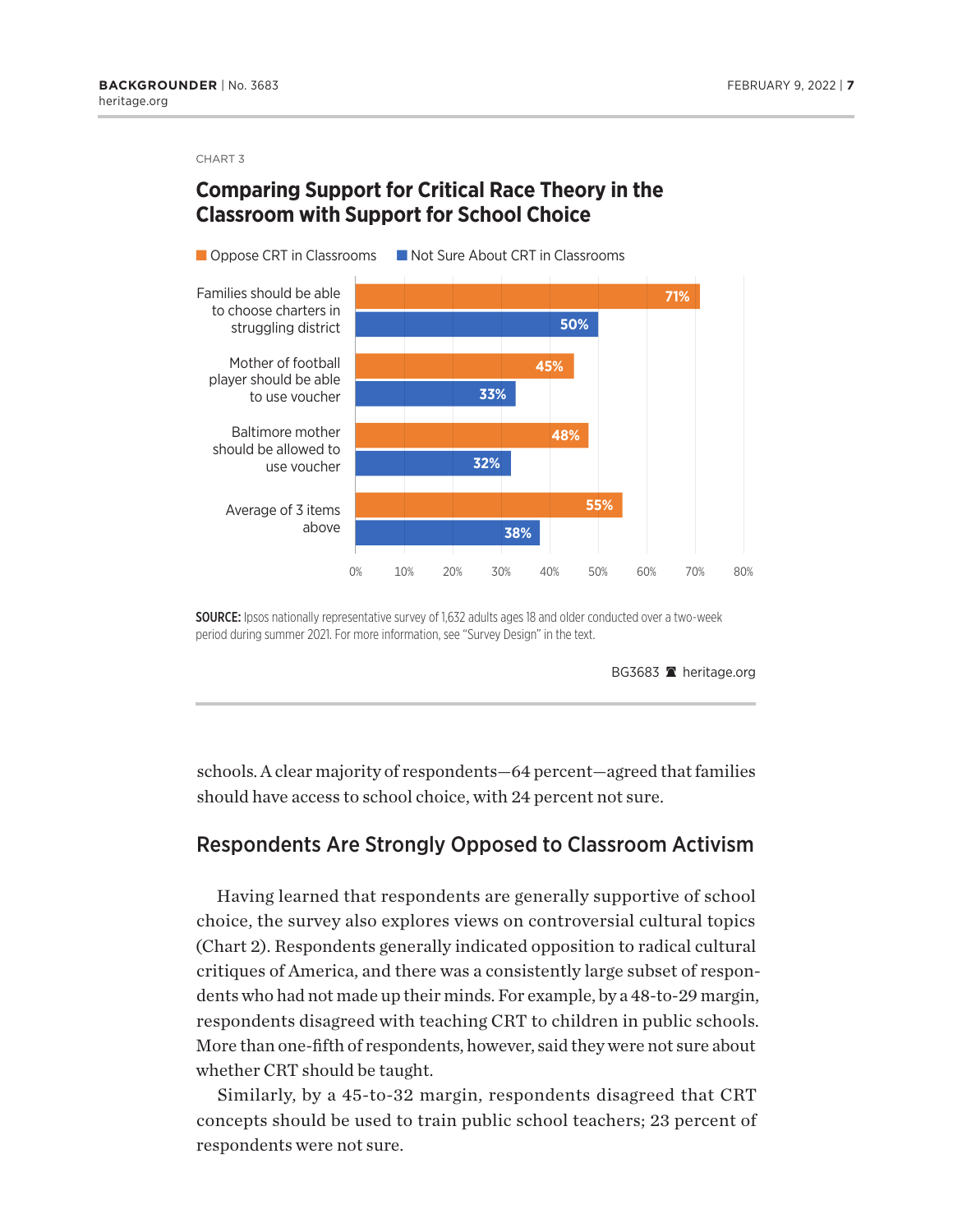# **Comparing Support for Training Teachers in Critical Race Theory with Support for School Choice**



SOURCE: Ipsos nationally representative survey of 1,632 adults ages 18 and older conducted over a two-week period during summer 2021. For more information, see "Survey Design" in the text.

BG3683 <sup>a</sup> heritage.org

Only 35 percent of respondents agreed that the 1619 Project should be taught in their local public school; 41 percent disagreed, and 24 percent were not sure.

Finally, the survey asked whether respondents agreed that there is no better country for minorities to thrive than America: 52 percent agreed with this sentiment, while 25 percent disagreed, and 23 percent were not sure.

Overall, most of those surveyed opposed CRT and the 1619 Project being used in public schools, and most respondents indicated that America is the best country in the world for racial minorities to thrive. On each of these four culture-related items, there was a bloc of more than 20 percent of respondents who indicated they were "not sure." The following sections take a closer look at undecided respondents.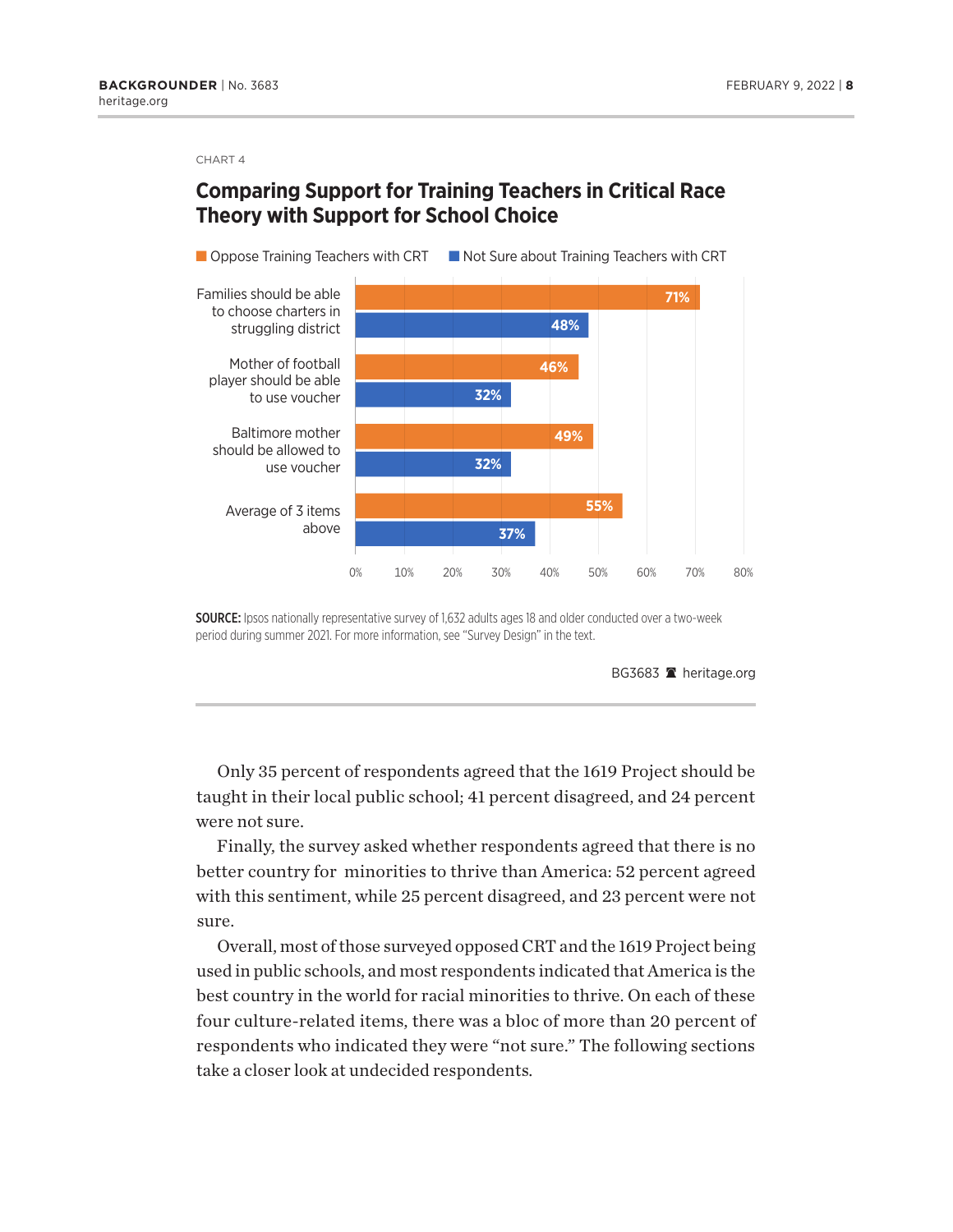### **Comparing Support for Teaching the 1619 Project with Support for School Choice**



SOURCE: Ipsos nationally representative survey of 1,632 adults ages 18 and older conducted over a two-week period during summer 2021. For more information, see "Survey Design" in the text.

BG3683 **A** heritage.org

### School Choice Support Varies Based on Responses to Culture Questions

How does support for school choice vary based on responses to the cultural questions? A pattern emerges in which people who reject radical critiques of America are most supportive of choice. Respondents who are not sure about cultural issues comprise over 20 percent in each of the four culture questions, and they tend to oppose school choice.

Charts 3 to 6 show how support for school choice varies among respondents who disagree with social justice ideology compared to those who are not sure about social justice ideology. For example, on average, 55 percent of those who oppose CRT in the classroom also support school choice. (See Chart 3.) Among those who are not sure about CRT in the classroom, support for school choice averages only 38 percent.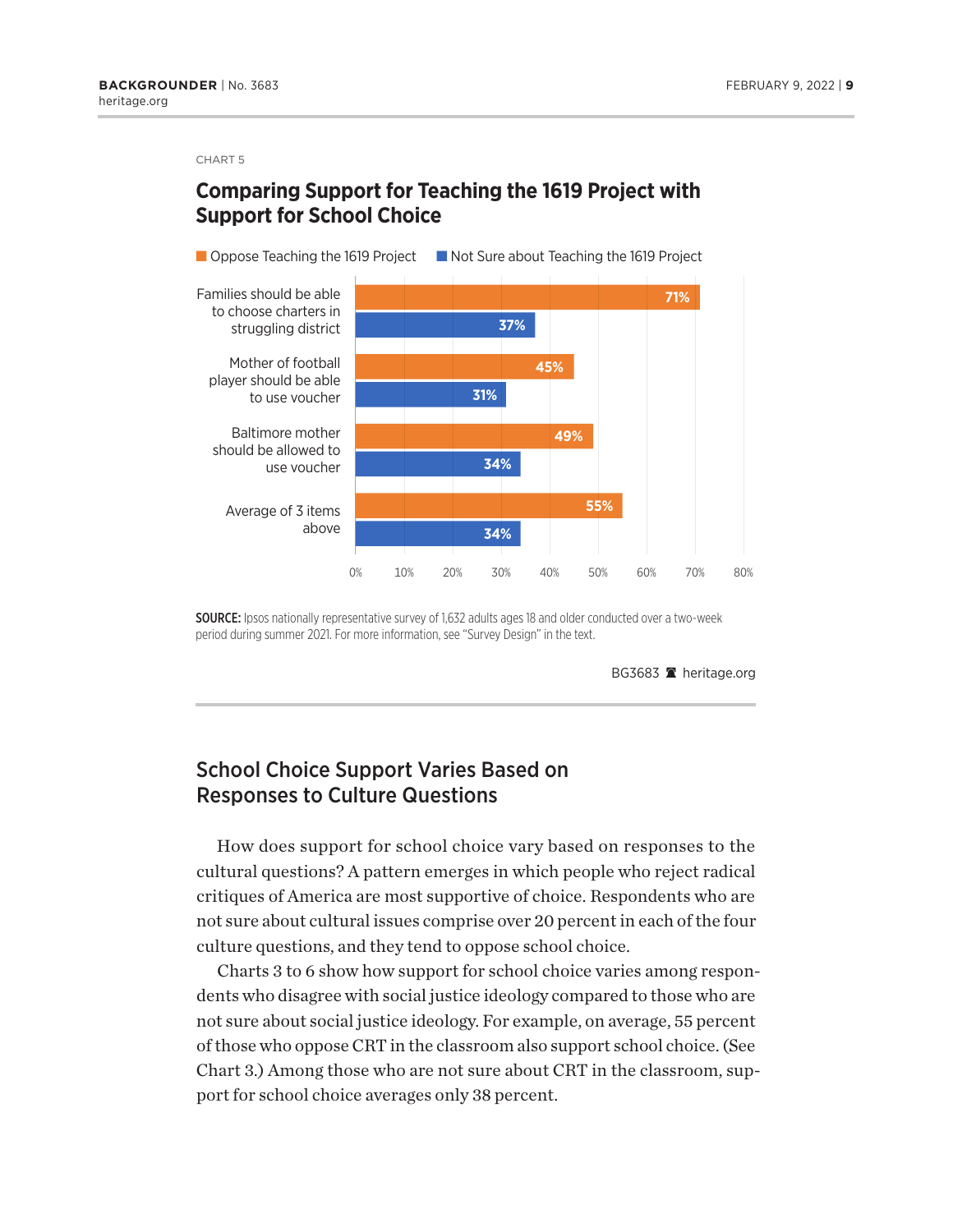# **Comparing Belief that America Is Best for Minorities with Support for School Choice**

■ Agree that America Is Best Place for Minorities to Thrive



SOURCE: Ipsos nationally representative survey of 1,632 adults ages 18 and older conducted over a two-week period during summer 2021. For more information, see "Survey Design" in the text.

BG3683 **A** heritage.org

Similarly, 55 percent of those who oppose teaching the 1619 Project also support school choice. (See Chart 5.) Among those who are not sure about teaching the 1619 Project, support for school choice averages only 34 percent.

#### Estimating the Yield of Converting the "Not Sure"

Under a series of assumptions, it is possible to estimate how much support school choice advocates could earn if "not sure" respondents came to reject radical cultural positions. Engaging on cultural issues could define a problem for which expanding school choice would be a desirable solution.

A regression framework is used to model the factors that predict whether a respondent will give affirmative answers to the school choice questions. Table 1 uses the likelihood that a respondent supports school vouchers in Baltimore as the outcome variable. The model controls for gender, race, education levels, and political affiliation. There are binary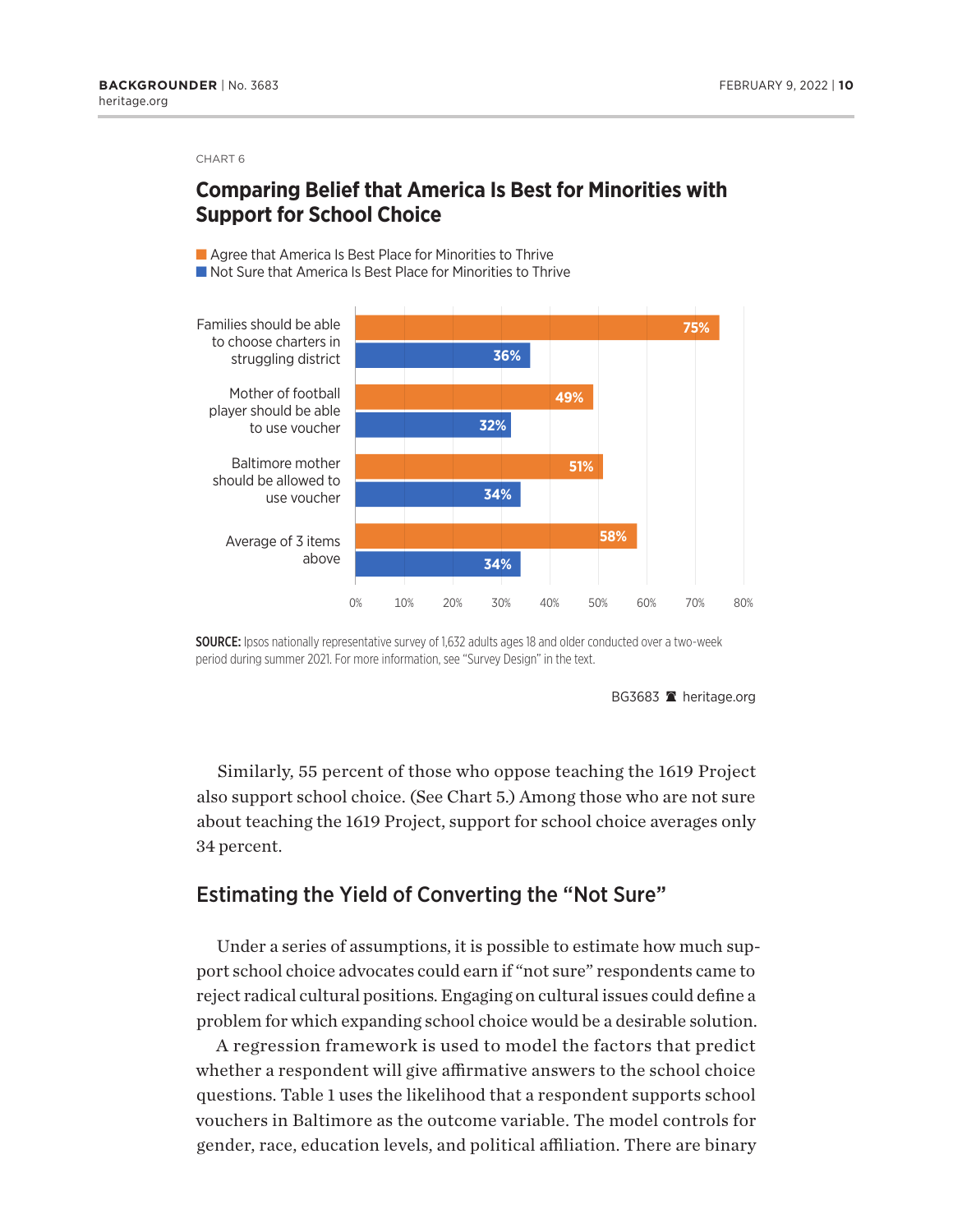#### TABLE 1

# **Factors that Predict an Affirmative Answer to Whether the Baltimore Mom Should Be Allowed to Use a School Voucher**

|                  | <b>Coefficient</b> | <b>Robust Standard Error</b> | p-Value      |
|------------------|--------------------|------------------------------|--------------|
| Not Sure re: CRT | $***$<br>$-0.18$   | 0.05                         | $\Omega$     |
| Oppose CRT       | $-0.03$            | 0.04                         | 0.44         |
| Female           | 0                  | 0.03                         | 0.92         |
| <b>Hispanic</b>  | $-0.02$            | 0.05                         | 0.64         |
| <b>Black</b>     | 0.08               | 0.06                         | 0.17         |
| Other Race       | 0.05               | 0.08                         | 0.55         |
| <b>Two Races</b> | 0.05               | 0.09                         | 0.55         |
| < High School    | 0.02               | 0.06                         | 0.77         |
| High School      | 0.03               | 0.04                         | 0.47         |
| Some College     | 0.05               | 0.04                         | 0.20         |
| Republican       | ***<br>0.13        | 0.05                         | 0.01         |
| Independent      | $0.12$ ***         | 0.04                         | $\Omega$     |
| Other Party      | 0.07               | 0.06                         | 0.25         |
| Constant         | ***<br>0.38        | 0.05                         | $\mathbf{0}$ |

 $***$  p<0.01

NOTES: The reference group for female is male. The reference group for the racial categories is white. The reference group for the educational categories is bachelors degree or higher. The reference group for political affiliation is Democrat.

SOURCE: Ipsos nationally representative survey of 1,632 adults ages 18 and older conducted over a two-week period during summer 2021. For more information, see "Survey Design" in the text.

BG3683 **A** heritage.org

variables for those who indicate that they are not sure about teaching CRT in the classroom as well as those who oppose CRT. The difference in the estimated coefficients between these two variables is the potential percentage-point increase in school choice support that could be earned by shifting "not sure" respondents to, in this example, opposing teaching CRT.

Table 1 shows that the difference between the first two coefficients is approximately 0.15, or 15 percentage points. The group of people who are not sure about CRT are more strongly opposed to school choice than the people who oppose CRT. It is this difference on which our analysis focuses to estimate the potential gain in support for school choice that could be achieved by emphasizing social issues like CRT.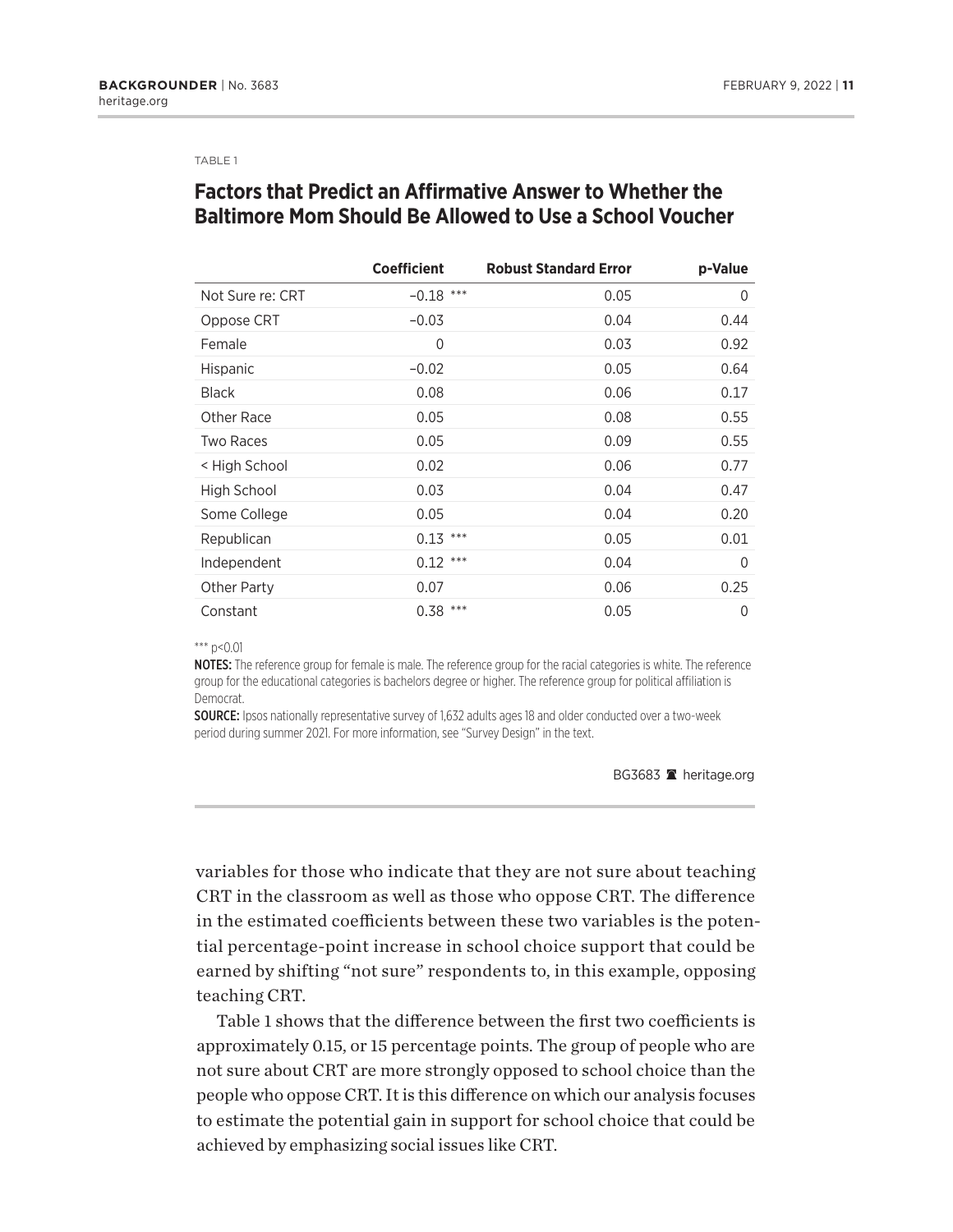# **Support for School Choice Increases When Parents Disagree with Radical Education Ideology**

**CRITICAL RACE THEORY:** If those responding "not sure" about teaching CRT in public schools shifted to "oppose" CRT, support for school choice would increase by an average of about 4 percentage points.



**CULTURE ISSUES:** If those responding "not sure" on all four culture questions shifted to rejecting radical political views, support for school choice would increase by an average of about 4 percentage points.



SOURCE: Ipsos nationally representative survey of 1,632 adults ages 18 and older conducted over a two-week period during summer 2021. For more information, see "Survey Design" in the text.



For each culture question, two additional regressions are run with the same control variables to predict whether respondents would give affirmative answers to the other two school choice questions. For the question on teaching CRT in school, the average difference of the coefficients on these three total regressions is 0.17, or 17 percentage points. With this statistic in hand, it is possible to recalculate overall levels of school choice support that would be realized if the "not sures" were better informed and came to understand these cultural issues as problematic.

Under our assumptions, if the "not sure" respondents on teaching CRT in public schools shifted to disagreeing, average school choice support would increase by about four percentage points.

Overall, if the "not sures" on all four culture questions came to reject radical political views, average school choice support would increase from 49.5 percent to 53.8 percent (Chart 7). In other words, engaging on cultural issues could produce a yield that is large enough to boost support for school choice into a clear majority position.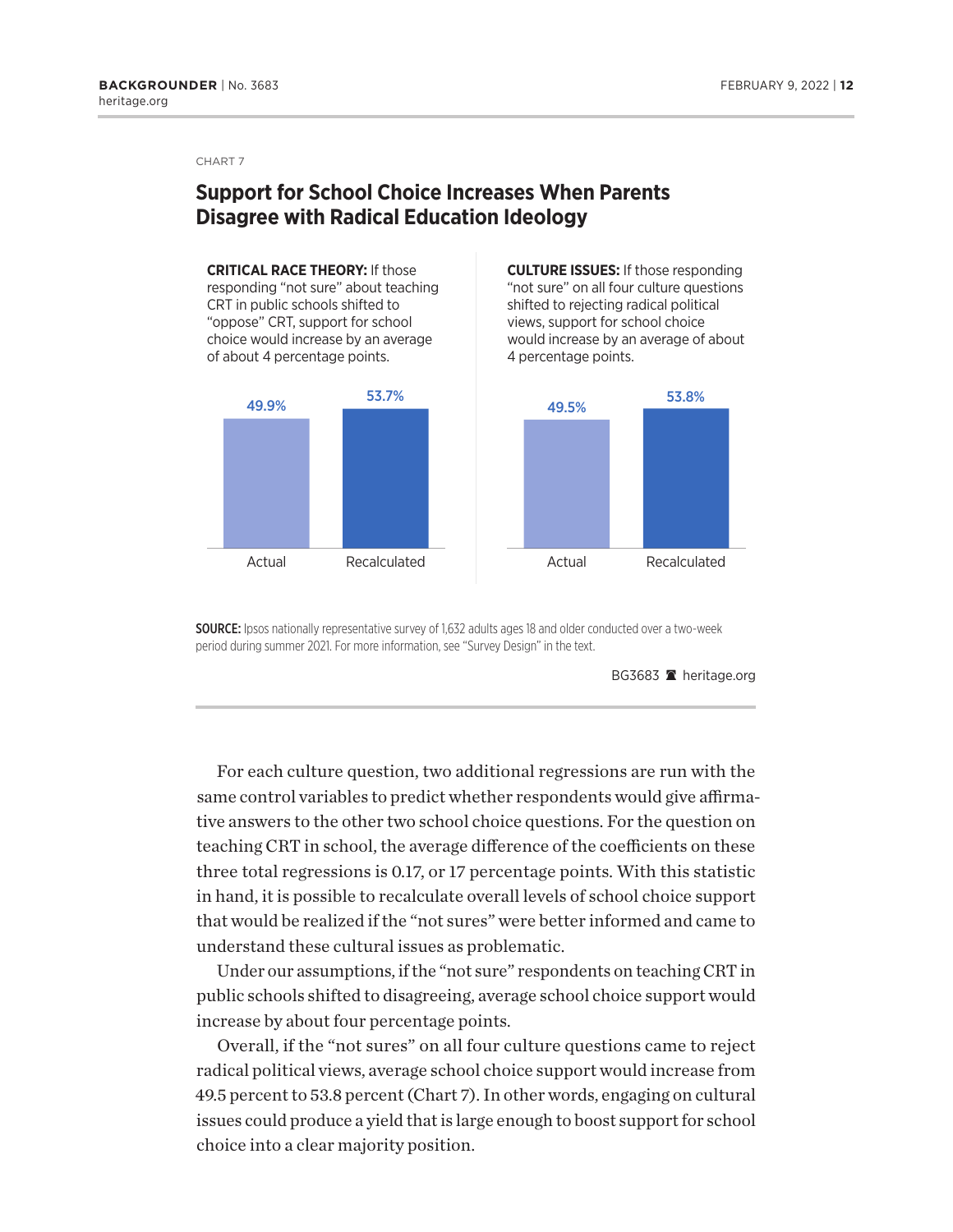### Conclusion

This *Backgrounder* presents three important findings. First, that support for school choice is moderately high. Second, that radical cultural critiques of American values are extremely unpopular. And third, that respondents who are unsure about cultural issues are a potentially valuable source of support for school choice advocates. If people who do not have opinions about social justice ideology could be informed about the issues and come to see them as problematic, there are reasons to believe that school choice support would grow meaningfully.

One reason why some people are unsure about cultural controversies is because they have not been informed about them by the education reform movement itself. For highly engaged political observers, it is easy to forget that not everyone knows about critical race theory or *The New York Times Magazine*'s 1619 Project. Even fewer people may know that public school libraries stock soft-porn books and that some elementary schools have forced children to plot themselves on matrixes of oppression.

If education reform groups emphasized cultural problems in public schools and promote school choice as a solution—one that could benefit people on all sides of the cultural debate—the constituency for choice would likely increase. Leading nonprofits and foundations have, however, steered clear of hot-button issues. Or, worse, they have adopted these widely unpopular radical critiques of American society and endorsed social justice ideology in public schools.

Conventional wisdom says that the culture war is bad for school choice advocates. But, as this survey shows, it could be extremely helpful for promoting policies like education scholarship accounts, tax credit scholarships, and vouchers. Whether education reform organizations embrace cultural debates or not, the culture war is here to stay. School choice advocates are armed with an obvious solution. They should not squander the opportunity to use it.

Jay P. Greene, PhD, is Senior Research Fellow in the Center for Education Policy, of the Institute for Family, Community, and Opportunity, at The Heritage Foundation. James D. Paul is Director of Research at the Educational Freedom Institute.